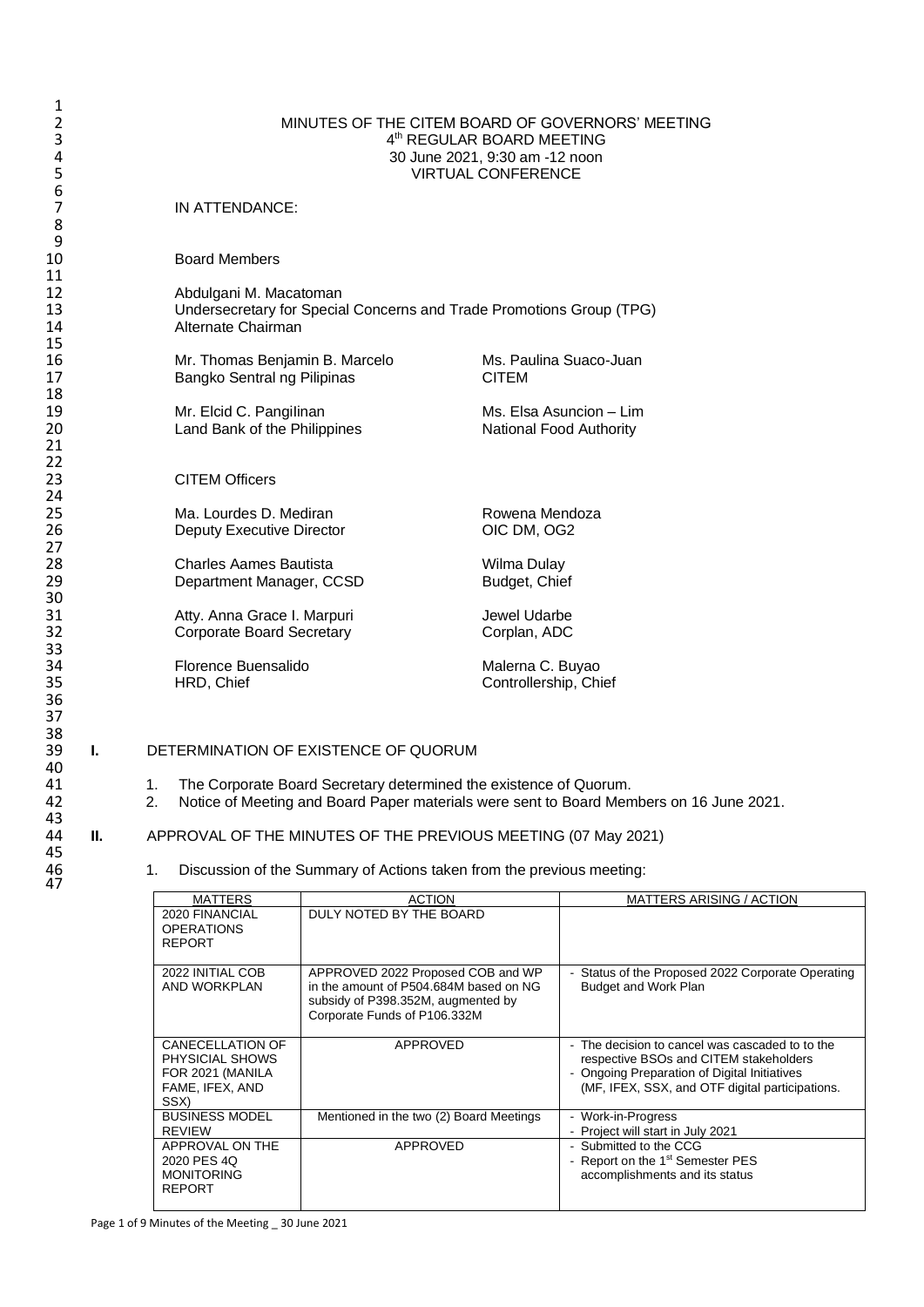| <b>GRANT OF PRAISE</b><br>INCENTIVES 2020  | APPROVED                                                                  | - Report on the result of CITEM's Discussion with<br>CSC on grant of PRAISE incentive<br>- PMT Discussion and Recommendations |
|--------------------------------------------|---------------------------------------------------------------------------|-------------------------------------------------------------------------------------------------------------------------------|
| <b>RATIFICATION OF</b><br><b>CONTRACTS</b> | 10 CONTRACTS RATIFIED<br>24 CONTRACTS PRESENTED FOR<br><b>INFORMATION</b> | - Submitted to the COA Auditor last June 2021                                                                                 |
| OTHER MATTERS                              | VACCINATION PROGRAM FOR CITEM<br><b>EMPLOYEES</b>                         | - To be reported                                                                                                              |

48 49 2. It was mentioned that the discussion of theBoard Meeting is focused on reporting of Matters<br>50 197 Arising from the 07 May 2021 meeting, as well as action (s) taken by CITEM. 51<br>52

53

63<br>64

68

72

75<br>76

78

82

85

92<br>93

94<br>95

98 99 52 3. Having no further comments—

54 "RESOLVED, that the Minutes of the Previous 07 May 2021<br>55 The Virtual Board Meeting, being in order, is hereby 55 Virtual Board Meeting, being in order, is hereby<br>56 APPROVED.<br>57 (Res. No. BM 2021-06-01) APPROVED.

Arising from the 07 May 2021 meeting, as well as action (s) taken by CITEM.

#### 57 *(Res. No. BM 2021-06-01)* 58 **REPORTING**

- 59 **III.** STATUS OF THE PROPOSED 2022 CORPORATE OPERATING BUDGET AND WORK PLAN 60<br>61
- 1. Budget Officer Wilma Dulay discussed to the Board the updates on Corporate Operating Budget for FY 62 2021 and 2022.
- 64 2. For the year 2021, CITEM proposed a budget of PHP 250.560M. However, DBM recommended an 65 amount of PHP 240.883M, attributed to the reduction in Personal Services (PS) -7.4%; and MOOE 66 -1.7% from the proposed budget. According to DBM, the variance represents the deduction in the non-<br>67 - Core items excess computations based on the bighest audited actual expenses from previous vears core items excess computations, based on the highest audited actual expenses from previous years.
- 69 3. For the 2022 Proposed Budget, the NG subsidy amounts to PHP 398.352M. However, DBM 70 recommended an amount of PHP 141.885M for its Tier 1 budget ceiling, a similar level in 2021 resulting to a 64% NG subsidy reduction.
- 73 4. The Tier 2 proposed budget level amounting to PHP 256.467M is currently pending to the DBM for turther evaluation. further evaluation.
- 76 5. Alternate Chairman inquired on the probable impact of CITEM's decrease in PS budget in relation to<br>77 the manpower requirements under the scenario of COVID-19 pandemic. the manpower requirements under the scenario of COVID-19 pandemic.
- 79 6. Budget Officer Dulay replied that for 2021, despite of PS budget reduction, the approved budget for 80 2021 can still accommodate the required salary for all CITEM personnel (100 positions), based on the 81 SSL4 T4 computation.
- 83 7. Alternate Chairman further asked for the specific projects covered by Tier 2 proposal in the 2022 84 Proposed Budget.
- 86 8. Ms. Wilma Dulay presented the list of nine (9) priority projects under Tier 2 with a total amount of 87 PHP 256.467M. The list included allocation of budget for digital platforms, content amelioration 88 program, renewal of outsource services for maintenance of digital platforms, and the renewal of the renewal of the<br>89 secure relations management systems. These projects focus on digital and hybrid format to meet 89 customer relations management systems. These projects focus on digital and hybrid format to meet<br>80 customer national standards, continuation of digital programs, and continued participation in international international standards, continuation of digital programs, and continued participation in international 91 hybrid shows.
	- 9. Having no more comments-

95 95 RESOLVED that the proposed Corporate Operating Budget<br>96 96 and Work Program for FY 2021 and 2022 is hereby NOTED. and Work Program for FY 2021 and 2022 is hereby NOTED.

97 *(Res. No. BM 2021-06-02)*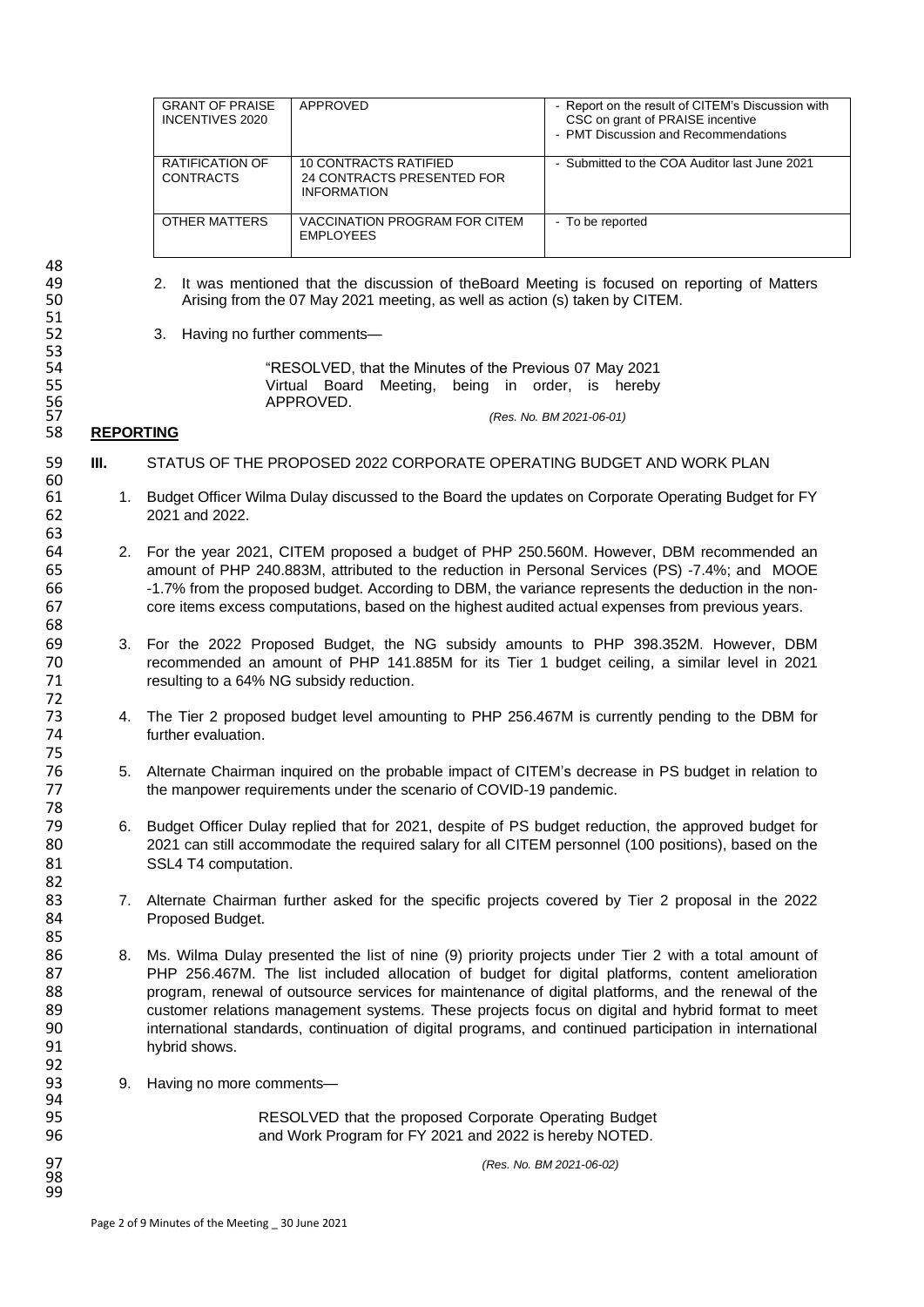## 100 **IV.** CITEM PERFORMANCE SCORECARD 1<sup>ST</sup> SEMESTER STATUS

101

- 
- 102 1. ADC Jewel Udarbe reported on the status of the 1<sup>st</sup> Semester CITEM Scorecard based on the 103 proposed PES to the GCG. As to date, CITEM achieved a total score of 25.51% for the 1<sup>st</sup>

| ×<br>۰. |
|---------|
|         |

| <b>STRATEGIC</b><br><b>OBJECTIVE</b>            | <b>STRATEGIC MEASURE</b>                                              | <b>WEIGHT</b> | <b>TARGET</b>                                                                                                                       | JAN-JUNE 2021<br><b>ACCOMPLISHMENTS</b>                                                                                                                                                               | VARIANCE       | <b>SCORE</b>   |
|-------------------------------------------------|-----------------------------------------------------------------------|---------------|-------------------------------------------------------------------------------------------------------------------------------------|-------------------------------------------------------------------------------------------------------------------------------------------------------------------------------------------------------|----------------|----------------|
| <b>FINANCIAL</b>                                | SM1. Cost Recovery<br>Ratio (CRR)                                     | 20%           | 20%                                                                                                                                 | 1.48%                                                                                                                                                                                                 | $\blacksquare$ | 1.48%          |
| $(30\%)$                                        | SM2. Budget Utilization<br>Rate (BUR)                                 | 10%           | Not lower than<br>90%                                                                                                               | 21.57%                                                                                                                                                                                                | $\blacksquare$ | $0\%$          |
|                                                 | SM3a.% of Satisfied<br>Customers - Signature<br>Events (Exhibitors)   | 2.5%          | 90%                                                                                                                                 | $\blacksquare$                                                                                                                                                                                        | $\blacksquare$ | $\Box$         |
|                                                 | SM3b. % of Satisfied<br>Customers - Signature<br>Events (Buyers)      | 2.5%          | 90%                                                                                                                                 | $\blacksquare$                                                                                                                                                                                        | $\blacksquare$ | $\blacksquare$ |
|                                                 | SM4. No. of Trade<br><b>Buyers Attending</b>                          | 5%            | 3,569                                                                                                                               | 1,819                                                                                                                                                                                                 | 1,750          | 2.55%          |
|                                                 | SM5. Number of Website<br><b>Visitors</b>                             | 5%            | 156,000                                                                                                                             | 34,223                                                                                                                                                                                                | 121,777        | 1.10%          |
| <b>STAKEHOLDERS</b>                             | SM6. Increase in PR<br>Value                                          | 5%            | P250 M                                                                                                                              | P246.38 M                                                                                                                                                                                             | P3.62 M        | 4.93%          |
| (40%)                                           | SM7. No. of Companies<br>Assisted through the<br>Modified MTEDP       | 5%            | -53 exporters under<br>the Intensified<br>Promotion activities<br>- 70 exporters under<br>the Learning<br>Sessions / KSS<br>Program | -Regular Exporters in<br><b>New Markets</b><br>$-48$                                                                                                                                                  | 75             | 1.95%          |
|                                                 | SM8. No. of SME's<br>Onboarded into Digital<br><b>Trade Platforms</b> | 5%            | 545                                                                                                                                 | 382                                                                                                                                                                                                   | 163            | 3.50%          |
|                                                 | SM9. Inc in Designs<br>Developed                                      | 5%            | 152                                                                                                                                 | 298                                                                                                                                                                                                   | $\blacksquare$ | 5.00%          |
|                                                 | SM10. No. of Creative<br>Goods Promoted                               | 5%            | 2,500                                                                                                                               | 3,089                                                                                                                                                                                                 | $\blacksquare$ | 5.00%          |
|                                                 | SM11. Completion of<br><b>ISSP Commitments for</b><br>FY 2021         | 10%           | 100% Attainment of<br>ISSP2021<br>Deliverables                                                                                      | 1) CRM (98%)<br>2) Content Management<br>System (59%)<br>3) Records Management<br>System (38%)                                                                                                        | $\blacksquare$ | $\blacksquare$ |
| <b>INTERNAL</b><br><b>PROCESS</b><br>(20%)      | SM12.Improve<br>Processes to Quality<br>Management System             | 10%           | Pass Surveillance<br>Audit for ISO<br>9001:2015 Standards                                                                           | - Conducted Internal audit<br>for the following Divisions:<br>HRMD, GSD, SMDD,<br>Budget & Cash, and<br>Controllership Divisions.<br>- Audit reports submitted<br>and acknowledged by the<br>auditees |                | $\overline{a}$ |
| <b>LEARNING &amp;</b><br><b>GROWTH</b><br>(10%) | SM13.Increase<br>Organization<br><b>Competency Baseline</b><br>Score  | 10%           | Increase in<br><b>Competency Score</b><br>from Baseline Score                                                                       | Ongoing implementation<br>of training programs and<br>other developmental<br>activities                                                                                                               | $\blacksquare$ | $\blacksquare$ |

2. The Internal Process and Learning and Growth perspectives of the scorecard do not have a

106<br>107

- 108 score yet because these indicators (SM11, SM12 & SM13) are long-gestating, and scores are to 109 be reported before the end of the year. 110<br>111
- 
- 

114

111 3. The basis for the scorecard is from the proposed Performance Evaluation System (PES), and the 112 GCG has not transmitted or have yet to release the GCG-Approved CITEM's FY 2021 112 GCG has not transmitted or have yet to release the GCG-Approved CITEM's FY 2021<br>113 Ferformance Evaluation System. Performance Evaluation System.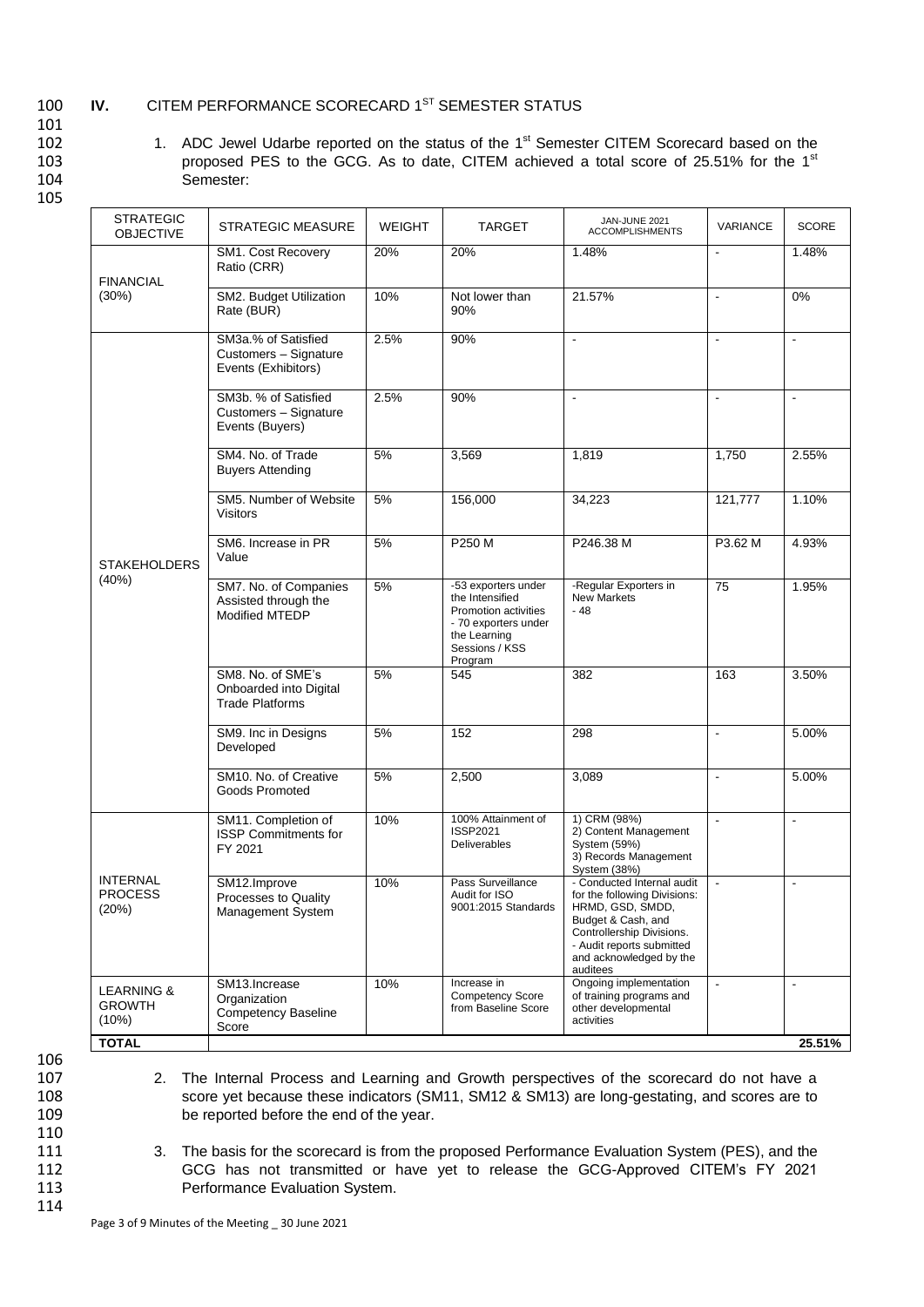- 115 4. CITEM is proposing for a recalibration and renegotiation of FY 2021 PES given the cancellation 116 **116** of physical format of the major events.
- 119 5. Alternate Chairman asked for the specific measures that CITEM will implement to reach the 20% 120 target for the Cost Recovery Ratio (CRR).
- 6. ADC Udarbe replied that CITEM would implement more than ten major projects, signature 123 events, and OTF participation for the  $3<sup>rd</sup>$  and  $4<sup>th</sup>$  quarter of 2021. These events will deliver the 124 target CRRs and BURs.
- 126 7. ED Pauline further explained that projects that will contribute to the CRR are still not recorded. 127 For instance, CITEM earned about a million from CREATE Philippines; and CITEM is yet to earn 128 another P8M from the DFA on its Exports Promotions Package (EPP).
- 130 8. The implementation of the EPP project is moved to August because the shipment cost, a 131 component of the EPP, has significantly increased thus, a failure on procurement contributing to 132 the delay in the project. Moreover, DFA moved the project in August, timed with the August<br>133 history month—the National Heroes Day. Thus, when these projects are completed and history month—the National Heroes Day. Thus, when these projects are completed and 134 recording in the CITEM books, this will create a significant progress on the CRR metric.
- 136 9. BM Toby Marcelo inquired if the remaining target for the website visitors (SM5) is achievable by 137 the end of the year considering that the target is 156,000 and the accomplishment so far is 138 30,000+? He further inquired on MSMEs assisted, if CITEM has indicator or sub-indicator to 139 determine new firms/companies were assisted. On the learning and Growth, he inquired 140 information as to the indicator used for Learning and Growth (SM13) since the Board will only be 141 informed on its accomplishment later in the year.
- 143 143 10. In response to the inquiry regarding the website visitors (SM5), CITEM anticipates the upcoming<br>14 14 projects to deliver the required number of website visitors. These projects include signature 14 projects to deliver the required number of website visitors. These projects include signature 145 events and several OTFs that are in digital formats. DM Charles Bautista further replied that the 146 numbers on the scorecard are organic accomplishments. CITEM is planning to run paid digital 147 ads to generate more traffic to the website. Once the digital advertisements and paid ads will be 148 **in place, CITEM expects the achievement of the target website visitors.**
- 11. ADC Udarbe replied on new companies assisted, CITEM maintains a list of companies, both new 151 and regular. It was noted that CITEM can indicate in the report as another indicator to reflect new 152 companies assisted.
- 154 12. On the Learning and Growth (SM13), HR Officer Buensalido replied that CITEM is required to<br>155 measure improvement in the organizational baseline. CITEM was able to establish the baseline measure improvement in the organizational baseline. CITEM was able to establish the baseline 156 on the core and leadership competencies. In response to the requirement, CITEM is currently 157 providing technical competency-based training for the employees, which a post-assessment for 158 each individual shall be conducted to measure the organizational improvement, supported by<br>159 sessessment forms to be submitted to the GCG. This will contribute 10% of the PES weight. assessment forms to be submitted to the GCG. This will contribute 10% of the PES weight.
- 161 13. BM Toby Marcelo commended CITEM for achieving 100% accomplishment on other indicators or 162 **Sepannic 162** measures in the 1<sup>st</sup> Semester. He inquired whether CITEM is planning to continue to deliver 163 these indicators despite of its full completion or accomplishment.
- 165 14. In reply, ADC Jewel Udarbe answered that the accomplishments on the completed indicators are 166 inevitable. CITEM will continue to deliver on those indicators as accomplishments are gathered.
- 168 168 15. Alternate Chairman asked whether CITEM can achieve the 90% target for customer satisfaction<br>169 considering the non-implementation of the physical tradeshows. considering the non-implementation of the physical tradeshows.
- 171 16. The survey instruments prescribed by the GCG have a separate survey questionnaire for 172 physical shows and digital shows. Since the physical shows are canceled, the concentration for<br>173 the customer satisfaction survey would focus on the digital versions of CREATE Philippines. the customer satisfaction survey would focus on the digital versions of CREATE Philippines, 174 IFEX, Manila FAME, and SSX. Based on experience, CITEM is confident in the achievement of 175 the target customer satisfaction.

Page 4 of 9 Minutes of the Meeting \_ 30 June 2021

117 118

121<br>122

125

129

135

142<br>143

149<br>150

153

160

164

167

170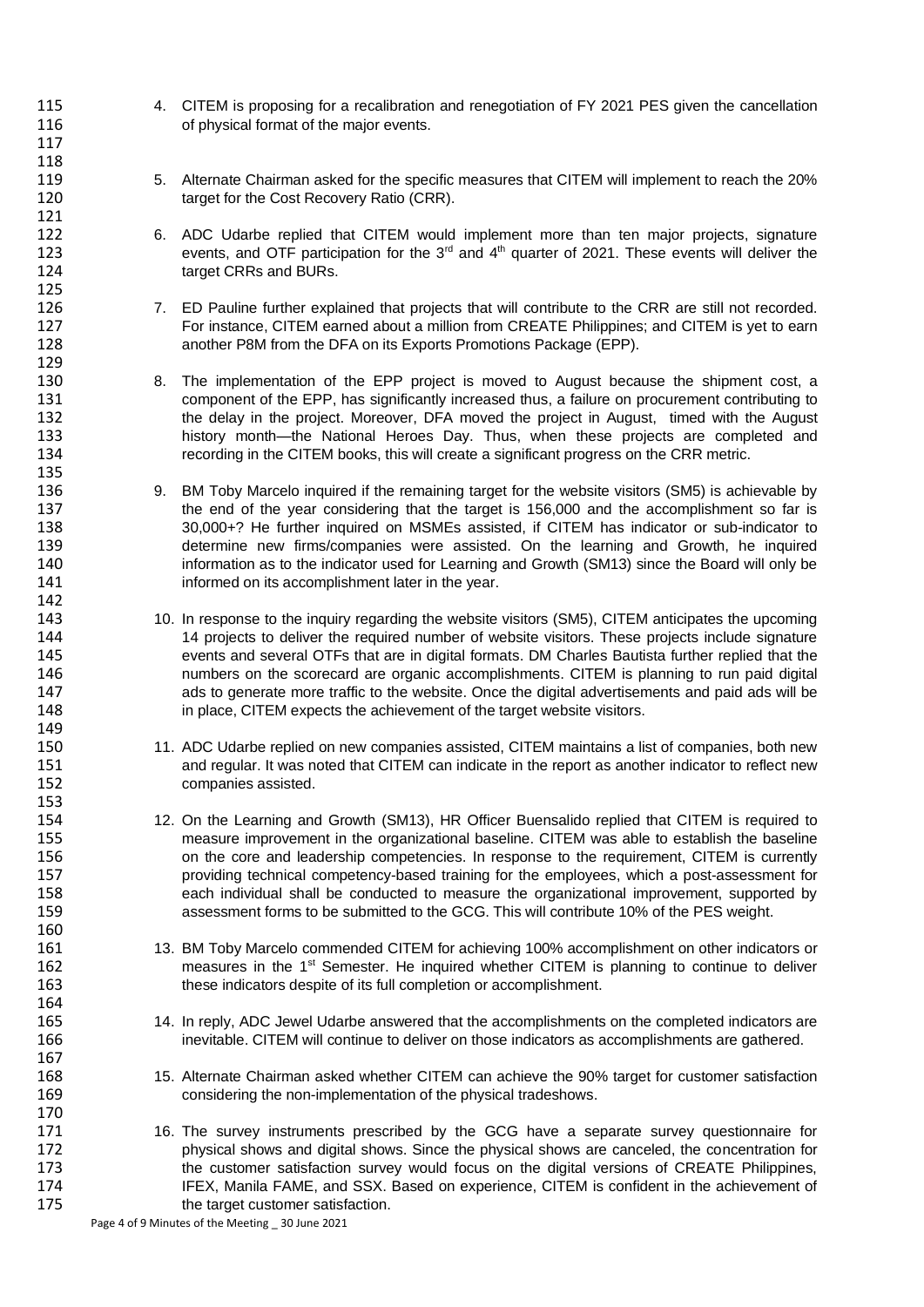- 177 17. Alternate Chairman also asked whether CITEM can meet the target of 100% or at least the 178 passing score of 90% in the scorecard by the end of the year in view of the 25.51% score from<br>179 January to June. January to June.
- 181 18. CITEM is hopeful that it can achieve 90%, if not 100% PES. Implementation of the remaining 14<br>182 events for the 3<sup>rd</sup> and 4<sup>th</sup> quarter, which includes four signature events and several OTFs, are 182 events for the  $3^{rd}$  and  $4^{th}$  quarter, which includes four signature events and several OTFs, are are highly dependent on the set of the target and measures in the commitment: and these are highly dependent on the drivers of the target and measures in the commitment; and these are highly dependent on the 184 implementation of the project. The projects will drive the measures on Financial and Stakeholders 185 perspectives, website visitors, trade buyer attendance, PR value, CRR, and BUR.
- 188 19. On the Internal Process perspective with a given 20% weight, the ISO surveillance will be 189 conducted in August which CITEM hopeful to achieve the recertification by an engaged 3<sup>rd</sup> partly 190 **auditor.** On the ISSP, CRM is at 98% and CMS is at 59%. Hence, it is likely that the target 191 indicator will be met.
- 193 20. BM Elcid Pangilinan recommended to indicate the expected activities that will redound to the<br>194 achievement of the scorecard. He advised to put a column in the presentation showing the time achievement of the scorecard. He advised to put a column in the presentation showing the time 195 and place of the activities. This will give assurance to the Board that the remaining indicators will<br>196 be achieved.
- 198 21. BM Elcid Pangilinan also raised a question regarding the use of third-party for the customer 199 satisfaction survey. There was no indication in the report that the services of a third party are 200 already procured.
- 202 22. ADC Udarbe replied that the procurement of the third party service for customer satisfaction 203 survey is completed the day before the Board Meeting.
	- 23. Having no more comments-

176

180

186 187

192<br>193

197

201

204<br>205

206

211

214<br>215

218<br>219

224<br>225

229<br>230

233

237

207 **RESOLVED THAT the CITEM's Performance Scorecard 1st 207** 208 Semester Status based on the proposed Performance Scorecard 209 to the GCG, is hereby NOTED.

210 *(Res. No. BM 2021-06-03)*

### 212<br>213 213 **V.** GRANT OF 2020 PRAISE INCENTIVES TO CITEM EMPLOYEES

- 1. HR Officer Buensalido reported to the Board on its instruction to seek clarification with the Civil 216 Service Commission on the mechanics, guidelines, rules and threshold on the grant of Program<br>217 on Awards and Incentives for Service Excellence (PRAISE) incentive to CITEM Employees. 217 on Awards and Incentives for Service Excellence (PRAISE) incentive to CITEM Employees.
- 219 2. As reported, the CSC clarified that there is no provision under PRAISE on the threshold on the 220 carant of incentives to individual employees, to a group or a team. The CSC further cleared that 220 grant of incentives to individual employees, to a group or a team. The CSC further cleared that<br>221 PRAISE quidelines provide either in a form of monetary or non-monetary incentives or awards to 221 **PRAISE** guidelines provide either in a form of monetary or non-monetary incentives or awards to<br>222 employees, group or team, that should not exceed the 20% of savings generated by the Agency 222 employees, group or team, that should not exceed the 20% of savings generated by the Agency<br>223 in a year. in a year.
- 225 3. The CITEM PRAISE covers both monetary and non-monetary awards and incentives, aiming to<br>226 **19 Styrit CITEM STAN STAN STAN** controllers for innovative ideas and superior 226 **recognize and award CITEM official employees for innovative ideas and superior**<br>227 accomplishments that contribute to the efficiency, economy and improvement in the management 227 accomplishments that contribute to the efficiency, economy and improvement in the management 228 and operations of CITEM.
- 4. With this, the CITEM-PMT will consider and identify the non-monetary incentives for employees 231 with exemplary performance amidst the lockdown and the Covid19 pandemic. The incentive will<br>232 be based on the employee's performance on the given period. be based on the employee's performance on the given period.
- 234 5. Alternate Chairman fully supports the grant of 2020 PRAISE incentives to CITEM employees 235 since it was based on merit and performance; motivate and encourage employees to strive and<br>236 strive harder in the performance of their duties and responsibilities. work harder in the performance of their duties and responsibilities.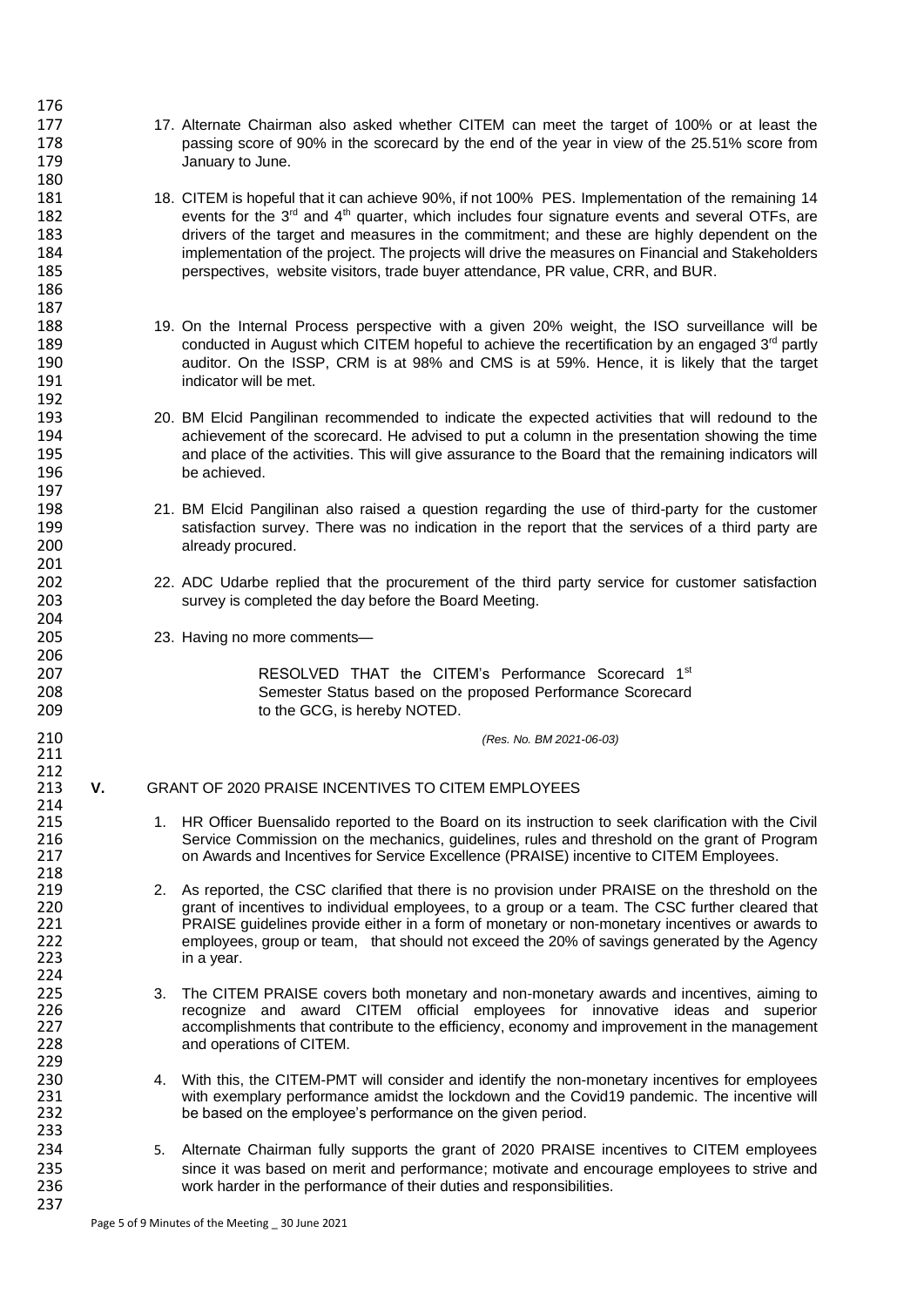238 240<br>241 245<br>246 247<br>248 250 252

258

239 6. Then the Alternate Chairman asked who are eligible to be granted PRAISE incentives.

- 241 7. HR Officer Buensalido head on to clarify that based on PRAISE guidelines, only permanent<br>242 CITEM emplovees are entitled to receive monetary incentives. However, non- monetary 242 CITEM employees are entitled to receive monetary incentives. However, non- monetary<br>243 communities are extended to non-permanent CITEM employees, e.g., laptop or gadgets to help aid 243 incentives are extended to non-permanent CITEM employees, e.g., laptop or gadgets to help aid<br>244 in delivering their work from home duties. in delivering their work from home duties.
	- 8. The Board, resolved:

248 The SOLVED, that the report on the Grant of 2020 PRAISE Incentive<br>249 The CITEM Employees in consultation with the CSC, is hereby NOTED" to CITEM Employees in consultation with the CSC, is hereby NOTED"

251 *(Res. No. BM 2021-06-04)*

# 253 **VI.** UPDATES ON THE CITEM EMPLOYEE VACCINATION PROGRAM<br>254 1. On employees COVID vaccination, the aim is for the agency is to

254 1. On employees COVID vaccination, the aim is for the agency is to have 90 - 100% of the<br>255 employees be vaccinated Based on the CITEM Risk Assessment form responses, as of 255 employees be vaccinated.Based on the CITEM Risk Assessment form responses, as of June 28,<br>256 256 2021, there are about 49 employees or 30% of the total population were already vaccinated with 256 2021, there are about 49 employees or 30% of the total population were already vaccinated with 257 first dose, while 39 employees or 24% of the total population were fully vaccinated.

| <b>Employment Status</b> | Total # | Count          | % of Vaccinated<br>Employees (w/ 1st<br>Dose) | Count<br>(with 2nd Dose) | % of Fully Vaccinated<br>Employees |
|--------------------------|---------|----------------|-----------------------------------------------|--------------------------|------------------------------------|
| Permanent                | 84      | 32             | 38%                                           | 25                       | 30%                                |
| <b>SP</b>                | 50      | 11             | 22%                                           | 10                       | 20%                                |
| <b>DBP</b>               | 10      | $\overline{2}$ | 20%                                           |                          | 10%                                |
| <b>COA</b>               | 3       |                | 33%                                           |                          | 33%                                |
| Guards                   | 12      |                | 8%                                            | 0                        | 0%                                 |
| Utility                  | 6       | 2              | 33%                                           | $\overline{2}$           | 33%                                |
| Total                    | 165     | 49             | 30%                                           | 39                       | 24%                                |

259<br>260

260 2. To achieve the goal, CITEM initiated to coordinate with the Pasay LGU Barangay 76, where CITEM is located, to accommodate the 58 employees to be inoculated --

| Category                                                                                    | Number |
|---------------------------------------------------------------------------------------------|--------|
| A2 (all senior citizens)                                                                    | 4      |
| A3 (persons with comorbidities)                                                             | 5      |
| A4 (essential workers, front liners in national government offices and uniformed personnel) | 49     |
| Total                                                                                       | 58     |

- 262
- 264

263 3. Further, about 39 employees were also enlisted to DTI for vaccination.

265 4. CITEM Management approved a one-day off to security guards and utility workers to encourage 266 them to get vaccinated since they cannot afford to be absent with no work no pay policy.

- 267
- 268<br>269
- 269 **VII.** REQUEST AUTHORIZATION REGARDING BIR ELECTRONIC FILING AND PAYMENT SYSTEM (EFPS) 271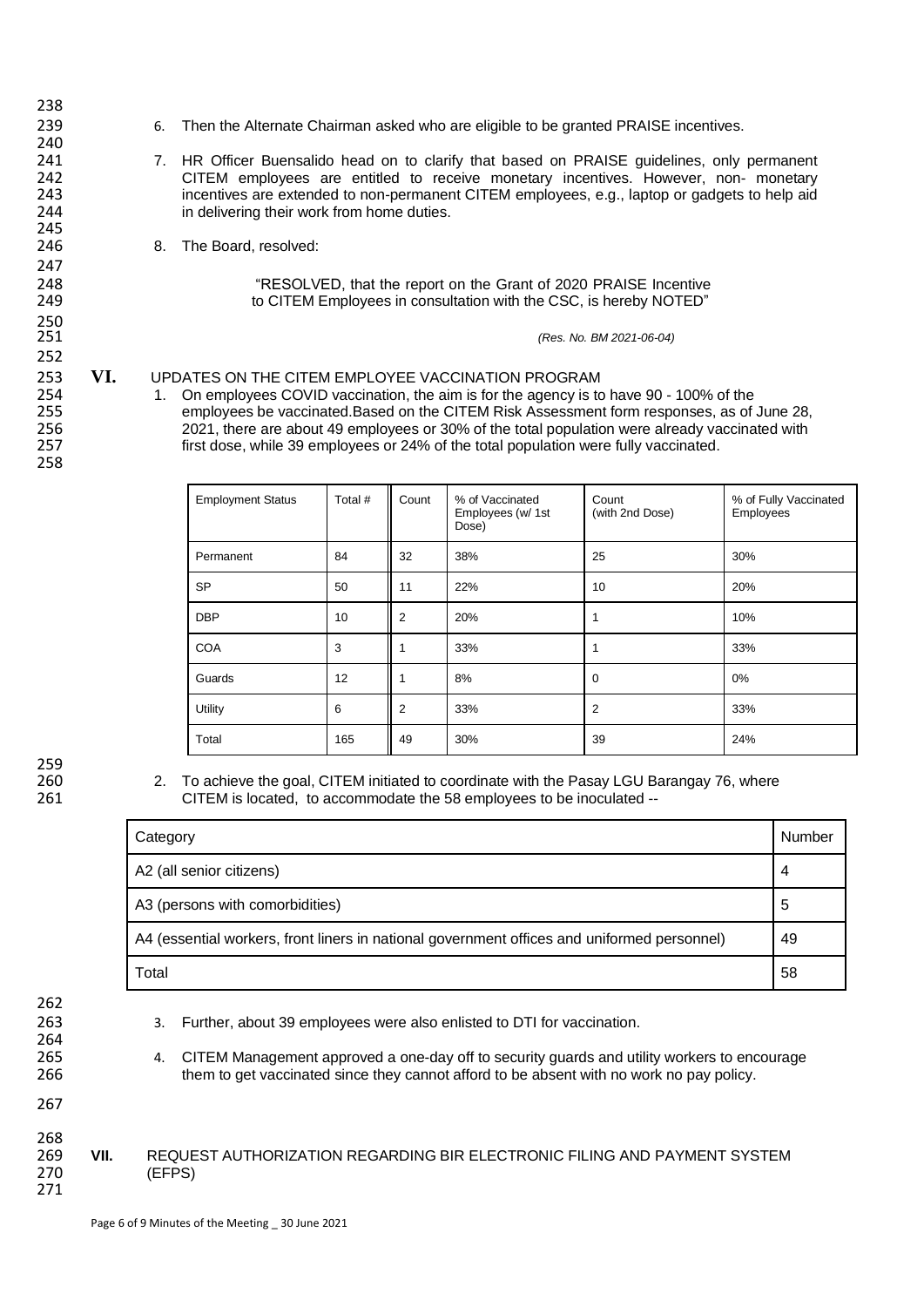- 272 1. Chief Accountant Erna Buyao from the Controllership Division discussed to the Board the request for<br>273 **1. Controller and autography** on the BIR Electronic Filing and Payment System. approval and authorization on the BIR Electronic Filing and Payment System. 274
- 275 2. As background, CITEM is classified as a Taxpayer Account Management Program (TAMP) by the BIR<br>276 **276** Revenue District Office (RDO), which Taxpayers under TAMP are mandated to use the BIR EFPS 276 - Revenue District Office (RDO), which Taxpayers under TAMP are mandated to use the BIR EFPS 277 (Revenue Regulation No. 10-2014
- 279 3. Further, Land Bank of the Philippines (LBP) is the depository bank of CITEM's corporate income and<br>280 subsidy accounts, which sources of funding/budget for the payment of taxes are from the corporate 280 subsidy accounts, which sources of funding/budget for the payment of taxes are from the corporate 281 income and subsidy.
- 283 4. Recommendations:<br>284 a Ap

| 284 | Approval of CITEM's enrollment in the BIR - Electronic Filing and |
|-----|-------------------------------------------------------------------|
| 285 | Payment System and LBP eTax Payment System.                       |

b. Approval of the enrollment of CITEM's designated authorizer and 288 users in the LBP E -TPS online facility.

290 c. Authorize LBP Century Park (Harrison Plaza) to debit the<br>291 clesianated deposit accounts for the purpose of paving the agency designated deposit accounts for the purpose of paying the agency's taxes.

293 d. Approval of the designation of the following CITEM officers as<br>294 authorizer for the auto debiting of CITEM nominated deposit accounts 294 294 authorizer for the auto debiting of CITEM nominated deposit accounts for<br>295 the payment of taxes in the LBP e-TPS. Authorization of any two of said 295 the payment of taxes in the LBP e-TPS. Authorization of any two of said<br>296 flicers shall suffice. officers shall suffice.

| Name                        | Designation               |
|-----------------------------|---------------------------|
| Paulina Suaco-Juan          | <b>Executive Director</b> |
| Ma. Lourdes D. Mediran      | Deputy Executive Director |
| Atty. Anna Grace I. Marpuri | OIC-DM-CSD / OIC-DM, OG1  |
| Rowena G. Mendoza           | OIC-DM, OG2               |
| Charles Aames Bautista      | Department Manager        |

298 299<br>300

302

278

282

286<br>287

289<br>290

292

297

300 e. Approval of the designation of the following CITEM employees as users<br>301 and/or transaction creator in BIR EFPS and LBP ETPS respectively: and/or transaction creator in BIR EFPS and LBP ETPS respectively:

| Name               | Designation                   | Duty                                           |  |  |
|--------------------|-------------------------------|------------------------------------------------|--|--|
| Malerna C. Buyao   | <b>Chief Accountant</b>       | BIR EFPS user and LBP ETPS transaction creator |  |  |
| Mitchelle Tablazon | <b>Accounting Clerk</b>       | Accounting Clerk BIR EFPS user                 |  |  |
| John Michael Vinas | Trade Industry Dev't. Analyst | <b>BIR EFPS user</b>                           |  |  |

304<br>305 308<br>309

312

303

305 f. For the Board to approve the automatic debiting of the below named 306 CITEM deposit accounts through the authorization of any two of the 307<br>307 designated authorizers for the payment of CITEM's taxes designated authorizers for the payment of CITEM's taxes.

309 Name of Bank: Land Bank of the Philippines 310 Branch: Century Park HP Branch 311 Current Account No.: 1772-1038-63 and 1772-1021-82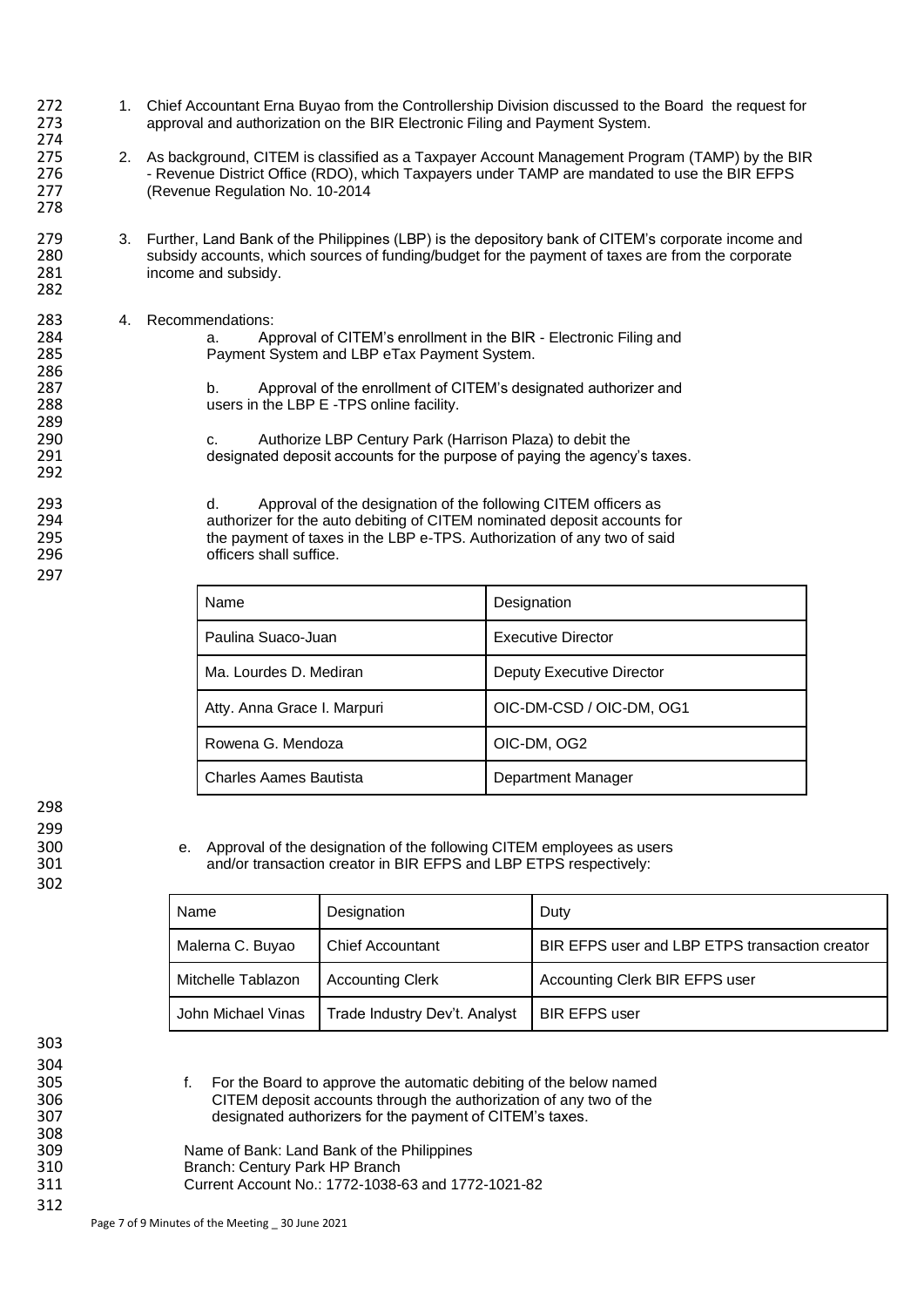| 313                                                                |       | 8. Having no further comments-                                                                                                                                                                                                                                                                                                                                                                                                                                                                           |
|--------------------------------------------------------------------|-------|----------------------------------------------------------------------------------------------------------------------------------------------------------------------------------------------------------------------------------------------------------------------------------------------------------------------------------------------------------------------------------------------------------------------------------------------------------------------------------------------------------|
| 314<br>315<br>316<br>317<br>318<br>319<br>320<br>321<br>322<br>323 |       | "RESOLVED that the Approval of CITEM's enrollment in the BIR -<br>Electronic Filing and Payment System and LBP eTax Payment System,<br>enrollment of CITEM's designated authorizer and users in the LBP E -<br>TPS online facility, the authorization of LBP Century Park to debit the<br>designated deposit accounts for the purpose of paying the agency's<br>taxes and the that the designation of the following CITEM officers as<br>authorizer for the auto debiting of CITEM, is hereby APPROVED." |
| 324                                                                |       | (Res. No. BM 2021-06-05)                                                                                                                                                                                                                                                                                                                                                                                                                                                                                 |
| 325<br>326                                                         | VIII. | RATIFICATION OF ACTS OF MANAGEMENT (May to June 2021)                                                                                                                                                                                                                                                                                                                                                                                                                                                    |
| 327<br>328<br>329                                                  |       | 1. Atty. Marpuri presented in detail the summary of contracts amounting to P1M and above to the<br>Board for ratification.                                                                                                                                                                                                                                                                                                                                                                               |
| 330<br>331<br>332                                                  |       | 5 Contracts were executed and 71 contracts for the information of the board from May to June of<br>2.<br>this year.                                                                                                                                                                                                                                                                                                                                                                                      |
| 333<br>334<br>335<br>336<br>337                                    |       | The 5 contracts were Partnership agreement, MOA, AND contract of services. Contracts<br>3.<br>presented were in the nature of support in implementing the CITEM projects, or partnership with<br>other government agency which CITEM shall provide, which in return, payment shall be treated<br>as income to CITEM.                                                                                                                                                                                     |
| 338<br>339                                                         |       | The fifth contract is the Narrative and Content Creator for Philippine Export Promotion Package<br>4.                                                                                                                                                                                                                                                                                                                                                                                                    |
| 340<br>341                                                         |       | Other 71 contracts were likewise presented for the information of the board.<br>5.                                                                                                                                                                                                                                                                                                                                                                                                                       |
| 342<br>343<br>344<br>345                                           |       | BSP Thomas Marcelo clarified on the period covered proposed for ratification by the Board to<br>6.<br>align on the period covered stated in the Board paper. Atty. Grace Marpuri that it was indeed<br>May to June 2021.                                                                                                                                                                                                                                                                                 |
| 346<br>347                                                         |       | Having no further comments-<br>7.                                                                                                                                                                                                                                                                                                                                                                                                                                                                        |
| 348<br>349<br>350                                                  |       | "RESOLVED that the Acts of Management for the period May to June<br>this year, is hereby RATIFIED."<br>(Res. No. BM 2021-06-06)                                                                                                                                                                                                                                                                                                                                                                          |
| 351                                                                |       |                                                                                                                                                                                                                                                                                                                                                                                                                                                                                                          |
| 352<br>353                                                         | IX.   | <b>OTHER MATTERS</b>                                                                                                                                                                                                                                                                                                                                                                                                                                                                                     |
| 354<br>355<br>356<br>357                                           |       | 1. CITEM Board is invited to an exclusive Product Taste Test Activity of CITEM's<br>Value Food Innovation Program (VFIP) to be part of this exclusive VIFP Activity, as<br>panelists, together with CITEM ExCom and other special guests.                                                                                                                                                                                                                                                                |
| 358<br>359<br>360<br>361<br>362<br>363                             | 2.    | The Value Food Innovation Program (VFIP) is a comprehensive and integrated<br>assistance program of CITEM for the development and promotion of Philippine food<br>products of SMEs in their recovery process, as they move towards the New Normal.<br>This includes R&D, standard and product testing, labeling and packaging<br>development, market testing, and content marketing and promotion.                                                                                                       |
| 364<br>365                                                         | 3.    | Around 20 new and innovative products shall be launched during IFEX 2021                                                                                                                                                                                                                                                                                                                                                                                                                                 |
| 366<br>367                                                         | 4.    | Objectives of VIFP:                                                                                                                                                                                                                                                                                                                                                                                                                                                                                      |
| 368<br>369<br>370<br>371<br>372<br>373                             |       | Be adaptive to the new shift in consumer preference.<br>а.<br>Improve access to market of Philippine MSMEs.<br>b.<br>Facilitate capacity-building with technology and knowledge transfer.<br>c.<br>Grow the market and be globally- competitive.<br>d.<br>Generate higher economic activity.<br>e.                                                                                                                                                                                                       |
| 374<br>375<br>376                                                  | 5.    | Part 1. August 6 (tentative), 12 noon to 3pm Part 2. (TBA)   CITEM Board Meeting<br>cum Taste Test Activity.                                                                                                                                                                                                                                                                                                                                                                                             |